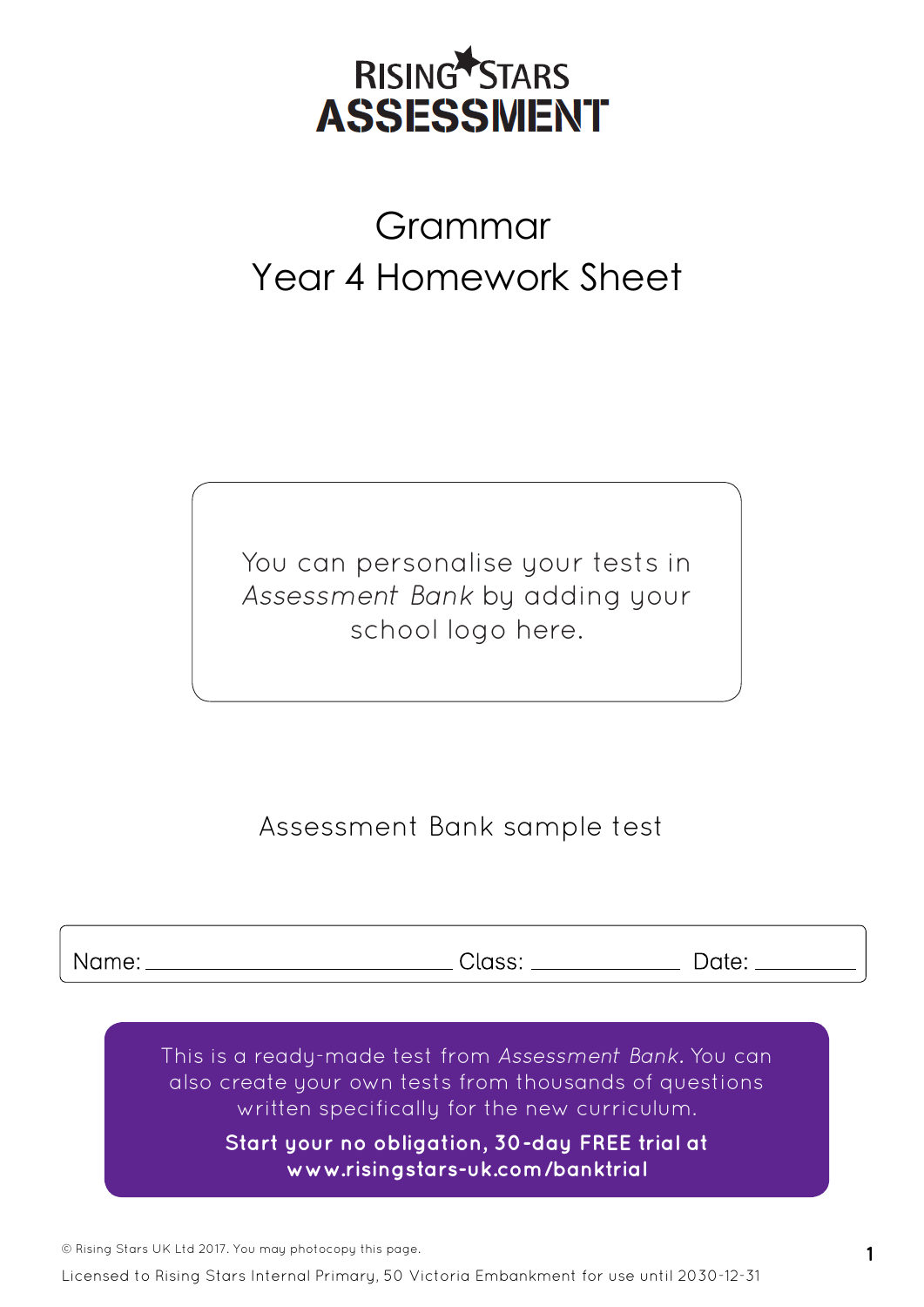#### **Year 4 Grammar Homework Sheet**

| 1. | Insert one comma in the correct place in the sentence below.                                                       |                        |  |  |  |  |
|----|--------------------------------------------------------------------------------------------------------------------|------------------------|--|--|--|--|
|    | Limping slightly the old man walked to the end<br>of the road.                                                     | 1 mark                 |  |  |  |  |
| 2. | Replace the underlined word or words in each sentence with the correct<br>pronoun.                                 |                        |  |  |  |  |
|    | When Sara came to the end of the road, Sara turned right.                                                          |                        |  |  |  |  |
|    | The pavement had a large hole and Sara fell into the hole.                                                         | 1 mark                 |  |  |  |  |
| 3. | Tick two boxes to show which words in this sentence are nouns.<br>I must remember to bring my shorts and trainers. | 1 mark                 |  |  |  |  |
|    |                                                                                                                    | Total for<br>this page |  |  |  |  |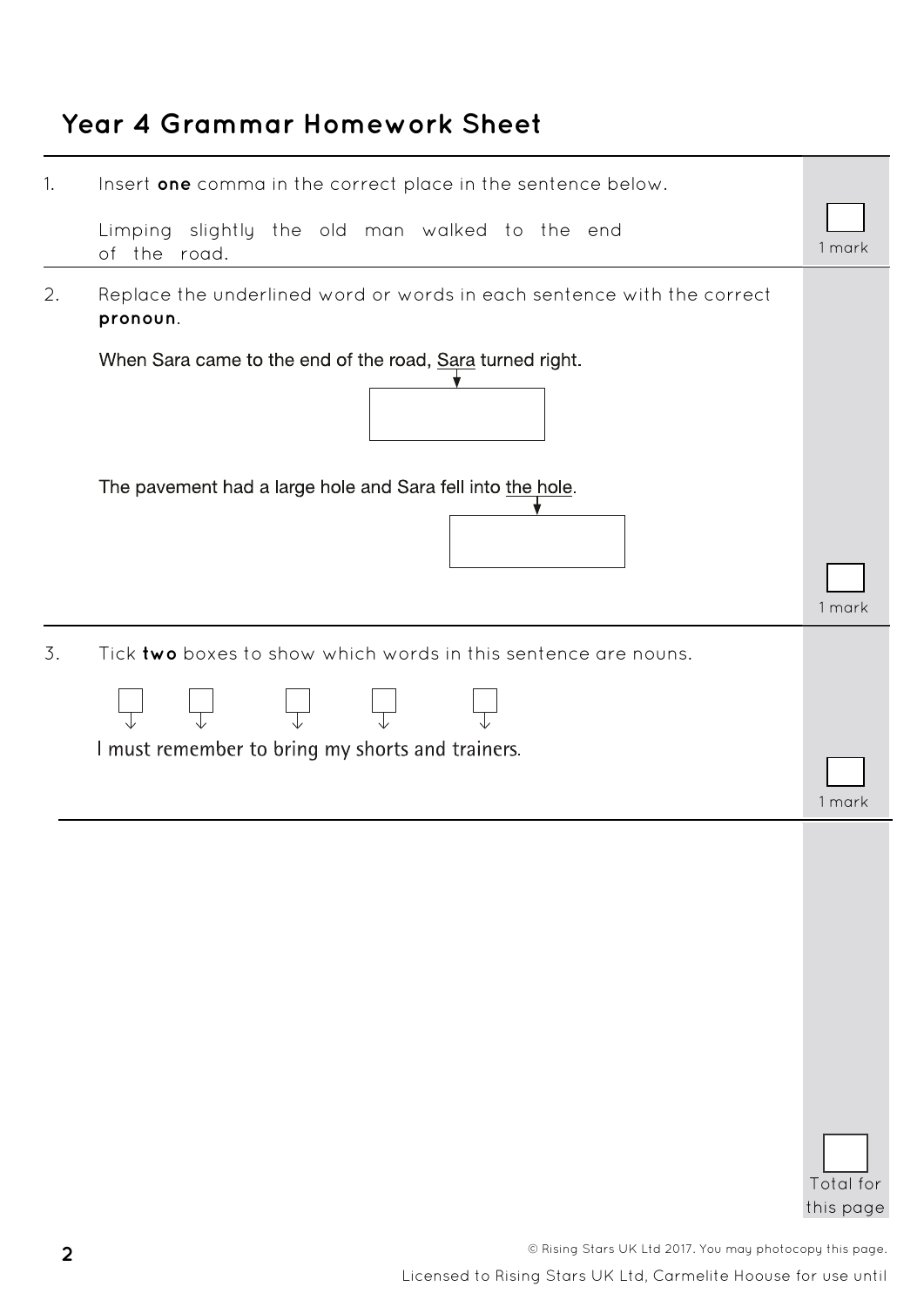| 4. | Replace the underlined word or words in each sentence with the correct |                        |  |  |  |
|----|------------------------------------------------------------------------|------------------------|--|--|--|
|    |                                                                        |                        |  |  |  |
|    |                                                                        |                        |  |  |  |
|    | These video games belong to my brother. These games                    |                        |  |  |  |
|    |                                                                        | 1 mark                 |  |  |  |
| 5. | Which option correctly completes the sentence below?                   |                        |  |  |  |
|    | The child  story won the competition had worked very hard.             |                        |  |  |  |
|    | Tick one.                                                              |                        |  |  |  |
|    | whom                                                                   |                        |  |  |  |
|    | whose                                                                  |                        |  |  |  |
|    | who's                                                                  |                        |  |  |  |
|    | which                                                                  |                        |  |  |  |
|    |                                                                        | 1 mark                 |  |  |  |
|    |                                                                        | /5<br><b>Total for</b> |  |  |  |

**this test**